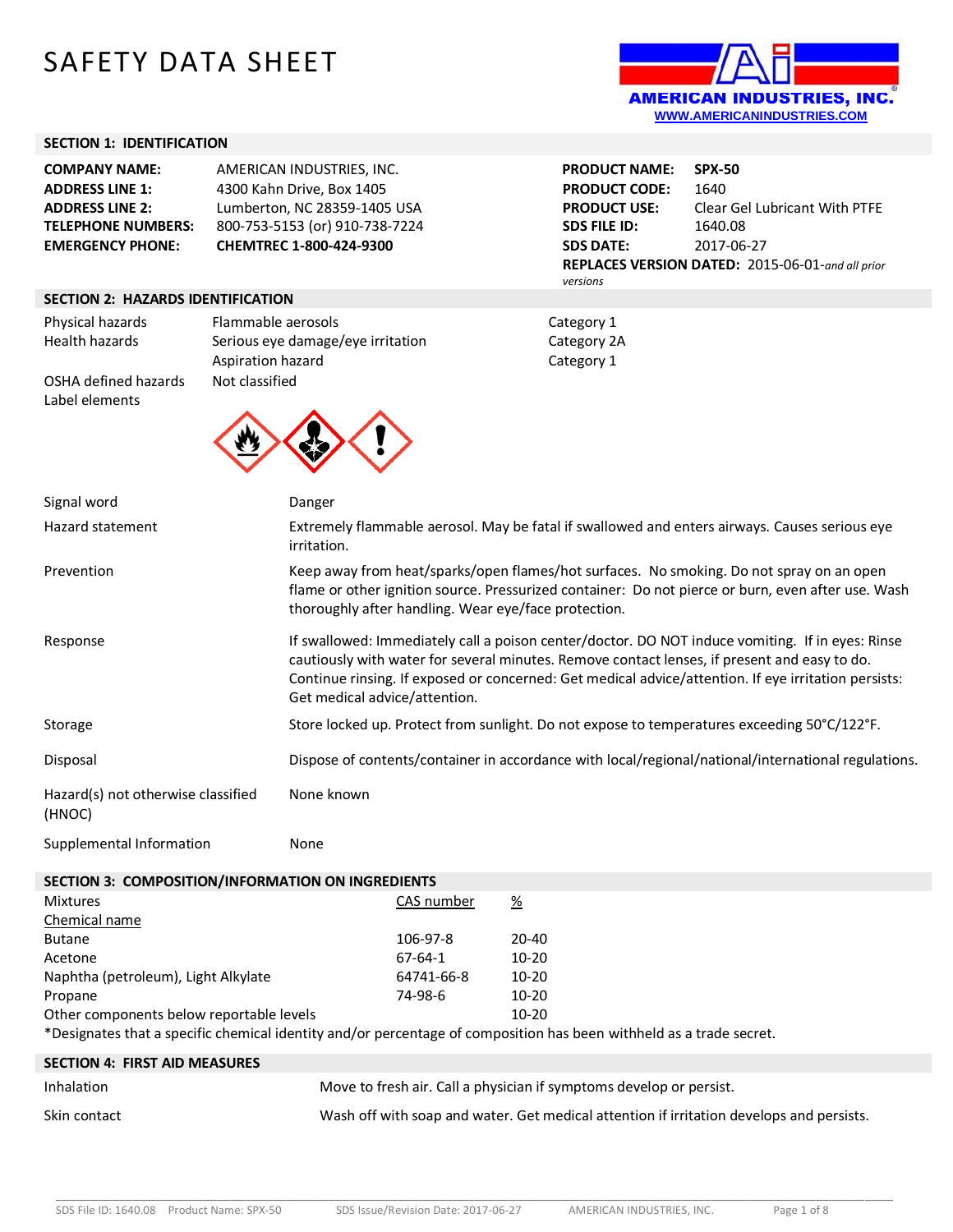| Eye contact                                                               | Immediately flush eyes with plenty of water for at least 15 minutes. Remove contact lenses, if<br>present and easy to do. Continue rinsing. If eye irritation persists: Get medical<br>advice/attention.                                                                                                                                                                                                                                                                                                                                                              |
|---------------------------------------------------------------------------|-----------------------------------------------------------------------------------------------------------------------------------------------------------------------------------------------------------------------------------------------------------------------------------------------------------------------------------------------------------------------------------------------------------------------------------------------------------------------------------------------------------------------------------------------------------------------|
| Ingestion                                                                 | Call a physician or poison control center immediately. Rinse mouth. Do not induce vomiting. If<br>vomiting occurs, keep head low so that stomach content doesn't get into the lungs.                                                                                                                                                                                                                                                                                                                                                                                  |
| Most important symptom/effects, acute<br>and delayed                      | Aspiration may cause pulmonary edema and pneumonitis. Dizziness Severe eye irritation.<br>Symptoms may include stinging tearing, redness, swelling and blurred vision.                                                                                                                                                                                                                                                                                                                                                                                                |
| Indication of immediate medical<br>attention and special treatment needed | Provide general supportive measures and treat symptomatically. Keep victim under<br>observation. Symptoms may be delayed.                                                                                                                                                                                                                                                                                                                                                                                                                                             |
| General information                                                       | Ensure that medical personnel are aware of the material(s) involved, and take precautions to<br>protect themselves.                                                                                                                                                                                                                                                                                                                                                                                                                                                   |
| <b>SECTION 5: FIRE-FIGHTING MEASURES</b>                                  |                                                                                                                                                                                                                                                                                                                                                                                                                                                                                                                                                                       |
| Suitable extinguishing media                                              | Alcohol resistant foam. Powder. Carbon dioxide (CO2).                                                                                                                                                                                                                                                                                                                                                                                                                                                                                                                 |
| Unsuitable extinguishing media                                            | None known.                                                                                                                                                                                                                                                                                                                                                                                                                                                                                                                                                           |
| Specific hazards arising from the<br>chemical                             | Contents under pressure. Pressurized container may explode when exposed to heat or flame.<br>During fire, gases hazardous to health may be formed.                                                                                                                                                                                                                                                                                                                                                                                                                    |
| Special protective equipment and<br>precautions for firefighters          | Firefighters must use standard protective equipment including flame retardant coat, helmet<br>with face shield, gloves, rubber boots, and in enclosed spaces, SCBA                                                                                                                                                                                                                                                                                                                                                                                                    |
| Fire-fighting equipment/instructions                                      | Move containers from fire area if you can do so without risk. Containers should be cooled with<br>water to prevent vapor pressure build up. For massive fire in cargo area, use unmanned hose<br>holder or monitor nozzles, if possible. If not, withdraw and let fire burn out.                                                                                                                                                                                                                                                                                      |
| Specific methods                                                          | Use standard firefighting procedures and consider the hazards of other involved materials.<br>Move containers from fire area if it can be done without risk. Use water spray to cool<br>unopened containers. In the event of fire and/or explosion do not breathe fumes.                                                                                                                                                                                                                                                                                              |
| General Fire hazards                                                      | Extremely flammable aerosol.                                                                                                                                                                                                                                                                                                                                                                                                                                                                                                                                          |
| <b>SECTION 6: ACCIDENTAL RELEASE MEASURES</b>                             |                                                                                                                                                                                                                                                                                                                                                                                                                                                                                                                                                                       |
| Personal precautions, protective<br>equipment and emergency procedures    | Keep unnecessary personnel away. Keep people away from and upwind of spill/leak. Wear<br>appropriate protective equipment and clothing during clean-up. Do not touch damaged<br>containers or spilled material unless wearing appropriate protective clothing. Ventilate closed<br>spaces before entering them. Local authorities should be advised if significant spillages cannot<br>be contained. For personal protection, see section 8 of the SDS.                                                                                                               |
| Methods and materials for containment<br>and cleaning up                  | Refer to SDS and/or instructions for use. Stop leak if you can do so without risk. Move the<br>cylinder to a safe and open area if the leak is irreparable. Isolate area until gas has dispersed.<br>Eliminate all ignition sources (no smoking, flares, sparks or flames in immediate area). Keep<br>combustibles (wood, paper, oil, etc.) away from spilled material. Cover with plastic sheet to<br>prevent spreading. Collect spillage. Absorb in vermiculite, dry sand or earth and place into<br>containers. Following product recovery, flush area with water. |
|                                                                           | Small spills: Wipe up with absorbent material (e.g. cloth, fleece). Clean surface thoroughly to<br>remove residual contamination. For waste disposal, see section 13 of the SDS                                                                                                                                                                                                                                                                                                                                                                                       |
| Environmental precautions                                                 | Avoid discharge into drains, water courses or onto the ground.                                                                                                                                                                                                                                                                                                                                                                                                                                                                                                        |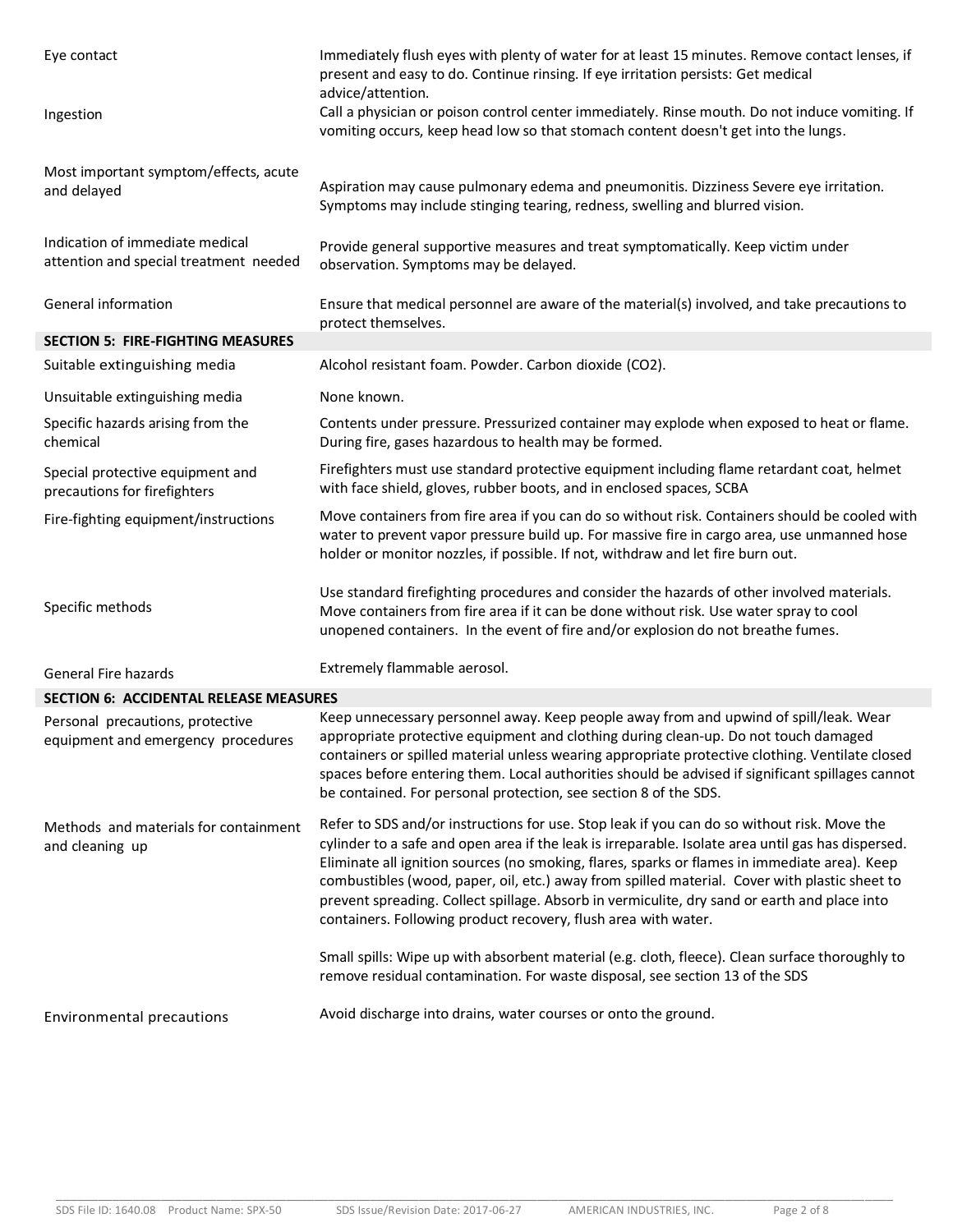## **SECTION 7: HANDLING AND STORAGE**

| Precautions for safe handling                                   | Pressurized container: Do not pierce or burn, even after use. Do not use if spray button is<br>missing or defective. Do not spray on a naked flame or any other incandescent material. Do not<br>smoke while using or until sprayed surface is thoroughly dry. Do not cut, weld, solder, drill,<br>grind, or expose containers to heat, flame, sparks, or other sources of ignition. All equipment<br>used when handling the product must be grounded. Do not re-use empty containers. Avoid<br>contact with eyes. Use only in well-ventilated areas. Wear appropriate personal protective<br>equipment. Wash hands thoroughly after handling. Observe good industrial hygiene practices.<br>Level 3 Aerosol. |  |  |
|-----------------------------------------------------------------|---------------------------------------------------------------------------------------------------------------------------------------------------------------------------------------------------------------------------------------------------------------------------------------------------------------------------------------------------------------------------------------------------------------------------------------------------------------------------------------------------------------------------------------------------------------------------------------------------------------------------------------------------------------------------------------------------------------|--|--|
| Conditions for safe storage, including<br>any incompatibilities | Store locked up. Pressurized container. Protect from sunlight and do not expose to<br>temperatures exceeding 50°C/122 °F. Do not puncture, incinerate or crush. Do not handle or<br>store near an open flame, heat or other sources of ignition. This material can accumulate static<br>charge which may cause spark and become an ignition source. Store away from incompatible<br>materials (see Section 10 of the SDS).                                                                                                                                                                                                                                                                                    |  |  |

## **SECTION 8: EXPOSURE CONTROLS/PERSONAL PROTECTION**

## Occupational exposure limits

US OSHA Table Z-1 Limits for Air Contaminants (29 CFR 1910.1000)

| Components                                                            | <b>Type</b>       |                                            | Value      |                                                                                                |  |  |
|-----------------------------------------------------------------------|-------------------|--------------------------------------------|------------|------------------------------------------------------------------------------------------------|--|--|
| Acetone (CAS 67-64-1)                                                 | PEL               |                                            | 2400 mg/m3 |                                                                                                |  |  |
|                                                                       |                   |                                            | 1000 ppm   |                                                                                                |  |  |
| Propane (CAS 74-98-6)                                                 | PEL               |                                            | 1800 mg/m3 |                                                                                                |  |  |
|                                                                       |                   |                                            | 1000 ppm   |                                                                                                |  |  |
| US ACGIH Threshold Limit Values                                       |                   |                                            |            |                                                                                                |  |  |
| Components                                                            | Type              |                                            | Value      |                                                                                                |  |  |
| Acetone (CAS 67-64-1)                                                 | <b>STEL</b>       |                                            | 500 ppm    |                                                                                                |  |  |
|                                                                       | <b>TWA</b>        |                                            | 250 ppm    |                                                                                                |  |  |
| Butane (CAS 106-97-8                                                  | <b>STEL</b>       |                                            | 1000 ppm   |                                                                                                |  |  |
| US. NIOSH: Pocket Guide to Chemical Hazards                           |                   |                                            |            |                                                                                                |  |  |
| Components                                                            | <u>Type</u>       |                                            | Value      |                                                                                                |  |  |
| Acetone (CAS 67-64-1)                                                 | <b>TWA</b>        |                                            | 590 mg/m3  |                                                                                                |  |  |
|                                                                       |                   |                                            | 250 ppm    |                                                                                                |  |  |
| Butane (CAS 106-97-8)                                                 | <b>TWA</b>        |                                            | 1900 mg/m3 |                                                                                                |  |  |
|                                                                       |                   |                                            | 800 ppm    |                                                                                                |  |  |
| Propane (CAS 74-98-6)                                                 | <b>TWA</b>        |                                            | 1800 mg/m3 |                                                                                                |  |  |
|                                                                       |                   |                                            | 1000 ppm   |                                                                                                |  |  |
| <b>Biological limit values</b>                                        |                   |                                            |            |                                                                                                |  |  |
| <b>ACGIH Biological Exposure Indices</b>                              |                   |                                            |            |                                                                                                |  |  |
| Components                                                            | Value             | Determinant                                | Specimen   | <b>Sampling Time</b>                                                                           |  |  |
| Acetone (CAS 67-74-1)                                                 | $25 \text{ mg/l}$ | Acetone                                    | Urine      | $\ast$                                                                                         |  |  |
| * For sampling details, please see the source document.               |                   |                                            |            |                                                                                                |  |  |
| Appropriate engineering controls                                      |                   |                                            |            | Good general ventilation (typically 10 air changes per hour) should be used. Ventilation rates |  |  |
|                                                                       |                   |                                            |            | should be matched to conditions. If applicable, use process enclosures, local exhaust          |  |  |
|                                                                       |                   |                                            |            | ventilation, or other engineering controls to maintain airborne levels below recommended       |  |  |
|                                                                       |                   |                                            |            | exposure limits. If exposure limits have not been established, maintain airborne levels to an  |  |  |
|                                                                       |                   | acceptable level. Provide eyewash station. |            |                                                                                                |  |  |
| Individual protection measures, such as personal protective equipment |                   |                                            |            |                                                                                                |  |  |
| Eye/face protection                                                   |                   |                                            |            | Face shield is recommended. Wear safety glasses with side shields (or goggles).                |  |  |

Hand protection Wear appropriate chemical resistant gloves. Suitable gloves can be recommended by the glove supplier.

Other **Wear suitable protective clothing**.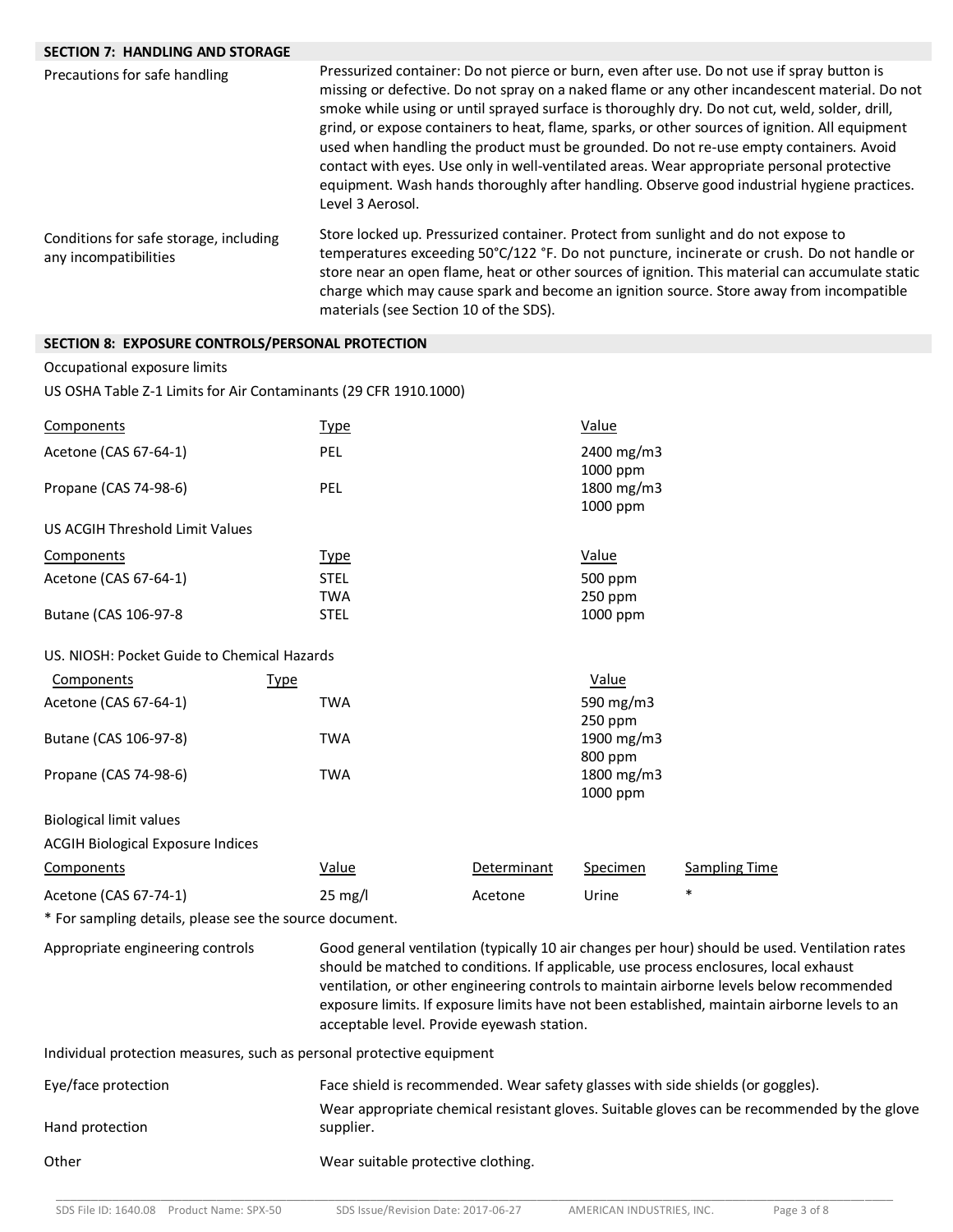| Respiratory protection          | If permissible levels are exceeded use NIOSH mechanical filter / organic vapor cartridge or an<br>air-supplied respirator                                                                                                                           |
|---------------------------------|-----------------------------------------------------------------------------------------------------------------------------------------------------------------------------------------------------------------------------------------------------|
| Thermal hazards                 | Wear appropriate thermal protective clothing, when necessary.                                                                                                                                                                                       |
| General hygiene considerations: | When using do not smoke. Always observe good personal hygiene measures, such as washing<br>after handling the material and before eating, drinking and/or smoking. Routinely wash work<br>clothing and protective equipment to remove contaminants. |

## **SECTION 9: PHYSICAL AND CHEMICAL PROPERTIES**

| Not available                                    |
|--------------------------------------------------|
| Aerosol                                          |
| Gas                                              |
| $-156.00$ °F ( $-104.4$ °C) Propellant estimated |
| 132.89°F (56.05°C) estimated                     |
| Not available                                    |
| Not available                                    |
| Not available                                    |
| Not available                                    |
| Not available                                    |
| 40 - 60 psig @ 70F estimated                     |
| Not available                                    |
|                                                  |
| 1.8% estimated                                   |
| 12.8% estimated                                  |
|                                                  |

# **SECTION 10: STABILITY AND REACTIVITY**

| Reactivity                                                                         | The product is stable and non-reactive under normal conditions of use, storage and transport.                                                                             |  |  |  |
|------------------------------------------------------------------------------------|---------------------------------------------------------------------------------------------------------------------------------------------------------------------------|--|--|--|
| Chemical stability                                                                 | Material is stable under normal conditions.                                                                                                                               |  |  |  |
| Possibility of hazardous reactions                                                 | Hazardous polymerization does not occur.                                                                                                                                  |  |  |  |
| Conditions to avoid                                                                | Avoid temperatures exceeding the flash point. Contact with incompatible materials.                                                                                        |  |  |  |
| Incompatible materials                                                             | Acids. Strong oxidizing agents. Nitrates. Fluorine. Chlorine                                                                                                              |  |  |  |
| Hazardous decomposition products                                                   | No hazardous decomposition products are known.                                                                                                                            |  |  |  |
| <b>SECTION 11: TOXICOLOGICAL INFORMATION</b>                                       |                                                                                                                                                                           |  |  |  |
| Information on likely routes of exposure                                           |                                                                                                                                                                           |  |  |  |
| Ingestion                                                                          | Droplets of the product aspirated into the lungs through ingestion or vomiting may cause a<br>serious chemical pneumonia.                                                 |  |  |  |
| Inhalation                                                                         | No adverse effects due to inhalation are expected.                                                                                                                        |  |  |  |
| Skin contact                                                                       | No adverse effects due to skin contact are expected.                                                                                                                      |  |  |  |
| Eye contact                                                                        | Causes serious eye irritation.                                                                                                                                            |  |  |  |
| Symptoms related to the physical,<br>chemical and toxicological<br>characteristics | Aspiration may cause pulmonary edema and pneumonitis. Dizziness. Severe eye irritation.<br>Symptoms may include stinging, tearing, redness, swelling, and blurred vision. |  |  |  |
| Information on toxicological effects                                               |                                                                                                                                                                           |  |  |  |
| Acute toxicity                                                                     | May be fatal if swallowed and enters airways.                                                                                                                             |  |  |  |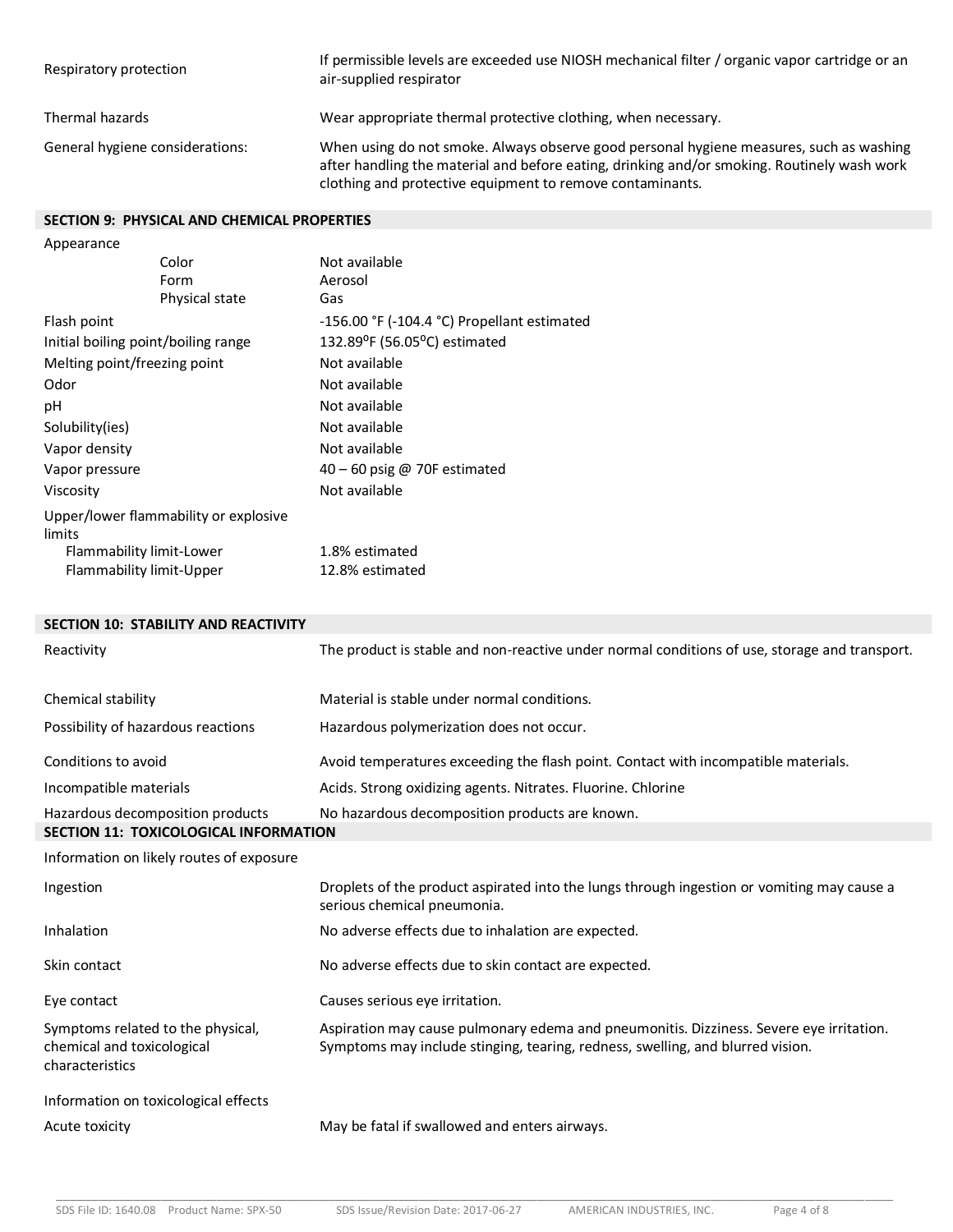| Components                                                                  |                                              | <b>Species</b>                                                               |                             | <b>Test Results</b>                                                                  |
|-----------------------------------------------------------------------------|----------------------------------------------|------------------------------------------------------------------------------|-----------------------------|--------------------------------------------------------------------------------------|
| Acetone (CAS 67-64-1)                                                       | <b>Acute</b>                                 |                                                                              |                             |                                                                                      |
|                                                                             | Dermal                                       |                                                                              |                             |                                                                                      |
|                                                                             | LD50                                         | Guinea pig                                                                   |                             | >7426 mg/kg, 24 hours<br>>9.4 ml/kg, 24 hours                                        |
|                                                                             |                                              | Rabbit                                                                       |                             | >7426mg/kg, 24 hours<br>>9.4 ml/kg, 24 hours                                         |
|                                                                             | Inhalation<br><b>LC50</b>                    | Rat                                                                          |                             | 55700 ppm, 3 Hours<br>132 mg/l, 3 Hours<br>50.1 mg/l                                 |
|                                                                             | Oral<br>LD50                                 | Rat                                                                          |                             | 5800 mg/kg<br>$2.2$ ml/kg                                                            |
| Butane (CAS 106-97-8)                                                       |                                              |                                                                              |                             |                                                                                      |
|                                                                             | Acute<br>Inhalation<br>LC50                  | Mouse                                                                        |                             | 1237 mg/l, 120 minutes<br>52%, 120 minutes                                           |
|                                                                             |                                              | Rat                                                                          |                             | 1355 mg/l                                                                            |
| Naphtha (petroleum), Light Alkylate (CAS 64741-66-8)                        |                                              |                                                                              |                             |                                                                                      |
|                                                                             | <b>Acute</b><br>Dermal<br>LD50<br>Inhalation | Rabbit                                                                       |                             | >1900 mg/kg, 24 hours                                                                |
|                                                                             | Vapor<br>LC50                                | Rat                                                                          |                             | >5000 mg/m3, 4 hours<br>>4980 mg/m3<br>>4980 mg/m3, 4 hours<br>>4.96 mg/l, 4 hours   |
|                                                                             | Oral<br>LD50                                 | Rat                                                                          |                             | 4820 mg/kg                                                                           |
| Propane (CAS 74-98-6)                                                       |                                              |                                                                              |                             |                                                                                      |
|                                                                             | Acute<br>Inhalation<br><b>LC50</b>           | Mouse                                                                        |                             | 1237 mg/l, 120 Minutes                                                               |
|                                                                             |                                              | Rat                                                                          |                             | 52%, 120 Minutes<br>1355 mg/l<br>658 mg/l4h                                          |
| *Estimates for product may be based on additional component data not shown. |                                              |                                                                              |                             |                                                                                      |
| Skin corrosion/irritation                                                   |                                              | Prolonged skin contact may cause temporary irritation.                       |                             |                                                                                      |
| Serious eye damage/eye irritation                                           |                                              | Causes serious eye irritation.                                               |                             |                                                                                      |
| Respiratory sensitization                                                   |                                              | Not a respiratory sensitizer.                                                |                             |                                                                                      |
| Skin sensitization                                                          |                                              | This product is not expected to cause skin sensitization.                    |                             |                                                                                      |
| Germ cell mutagenicity                                                      |                                              |                                                                              | are mutagenic or genotoxic. | No data available to indicate product or any components present at greater than 0.1% |
| Carcinogenicity                                                             |                                              |                                                                              |                             | This product is not considered to be a carcinogen by IARC, ACGIH, NTP, or OSHA.      |
| Reproductive toxicity                                                       |                                              | This product is not expected to cause reproductive or developmental effects. |                             |                                                                                      |
| Specific target organ toxicity - single exposure                            |                                              | Not classified.                                                              |                             |                                                                                      |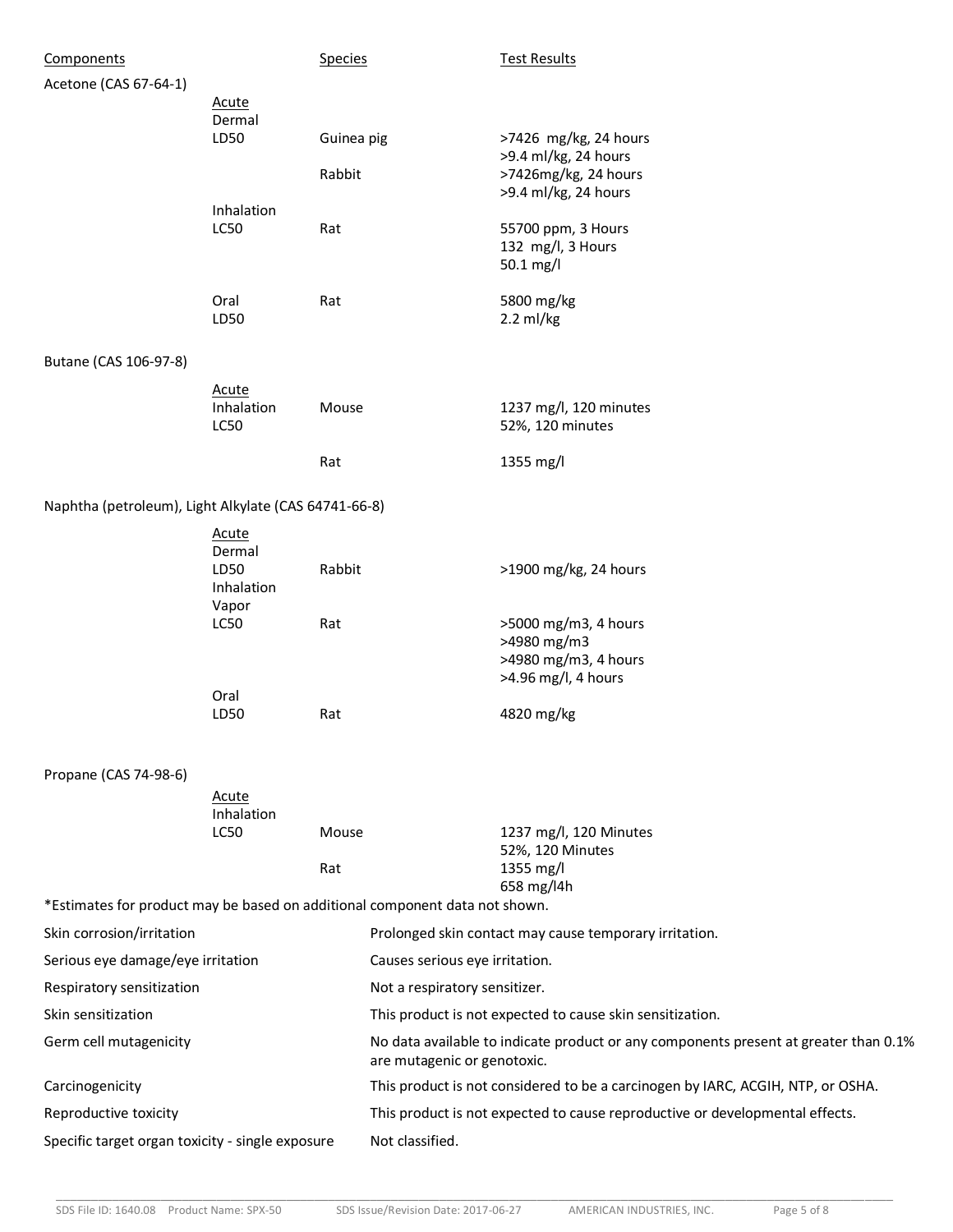| Specific target organ toxicity - repeated<br>exposure                                     |                         | Not classified.                                                                                                                                                                                                                                                  |                                                                                                                                                                            |  |
|-------------------------------------------------------------------------------------------|-------------------------|------------------------------------------------------------------------------------------------------------------------------------------------------------------------------------------------------------------------------------------------------------------|----------------------------------------------------------------------------------------------------------------------------------------------------------------------------|--|
| Aspiration hazard                                                                         |                         | May be fatal if swallowed and enters airways.                                                                                                                                                                                                                    |                                                                                                                                                                            |  |
| <b>SECTION 12: ECOLOGICAL INFORMATION</b>                                                 |                         |                                                                                                                                                                                                                                                                  |                                                                                                                                                                            |  |
| Exotoxicity                                                                               |                         | The product is not classified as environmentally hazardous. However, this does not<br>exclude the possibility that large or frequent spills can have a harmful or damaging<br>effect on the environment.                                                         |                                                                                                                                                                            |  |
| <b>Components</b>                                                                         |                         | <b>Species</b>                                                                                                                                                                                                                                                   | <b>Test Results</b>                                                                                                                                                        |  |
| Acetone (CAS 67-64-1)                                                                     |                         |                                                                                                                                                                                                                                                                  |                                                                                                                                                                            |  |
| Aquatic                                                                                   |                         |                                                                                                                                                                                                                                                                  |                                                                                                                                                                            |  |
| Crustacea<br><b>EC50</b><br>Fish<br><b>LC50</b>                                           |                         | Water flea (Daphnia magna)<br>Rainbow trout, donaldson<br>trout                                                                                                                                                                                                  | 21.6-23.9 mg/l, 48 hours<br>4740-6330 mg/l, 96 hours                                                                                                                       |  |
|                                                                                           |                         | (Oncorhynchus mykiss)<br>*Estimates for product may be based on additional component data not shown.                                                                                                                                                             |                                                                                                                                                                            |  |
| Persistence and degradability                                                             |                         | No data is available on the degradability of this product.                                                                                                                                                                                                       |                                                                                                                                                                            |  |
| Bioaccumulative potential                                                                 |                         | No data available                                                                                                                                                                                                                                                |                                                                                                                                                                            |  |
| Partition coefficient n-octanol / water (log Kow)<br>Acetone<br>Propane<br><b>Butane</b>  | $-0.24$<br>2.36<br>2.89 |                                                                                                                                                                                                                                                                  |                                                                                                                                                                            |  |
| Mobility in soil                                                                          |                         | No data available                                                                                                                                                                                                                                                |                                                                                                                                                                            |  |
| Other adverse effects                                                                     |                         | this component.                                                                                                                                                                                                                                                  | No other adverse environmental effects (e.g. ozone depletion, photochemical ozone<br>creation potential, endocrine disruption, global warming potential) are expected from |  |
| <b>SECTION 13: DISPOSAL CONSIDERATIONS</b>                                                |                         |                                                                                                                                                                                                                                                                  |                                                                                                                                                                            |  |
| Disposal instructions                                                                     |                         | Collect and reclaim or dispose in sealed containers at licensed waste disposal site.<br>Contents under pressure. Do not puncture, incinerate or crush. Dispose of<br>contents/container in accordance with local/regional/national/international<br>regulations. |                                                                                                                                                                            |  |
| Local disposal regulations                                                                |                         | Dispose in accordance with all applicable regulations.                                                                                                                                                                                                           |                                                                                                                                                                            |  |
| Hazardous waste code                                                                      |                         | The waste code should be assigned in discussion between the user, the producer and<br>the waste disposal company.                                                                                                                                                |                                                                                                                                                                            |  |
| Waste from residues / unused products                                                     |                         | Dispose of in accordance with local regulations. Empty containers or liners may retain<br>some product residues. This material and its container must be disposed of in a safe<br>manner (see: Disposal instructions).                                           |                                                                                                                                                                            |  |
| Contaminated packaging<br>site for recycling or disposal. Do not re-use empty containers. |                         | Since emptied containers may retain product residue, follow label warnings even after<br>container is emptied. Empty containers should be taken to an approved waste handling                                                                                    |                                                                                                                                                                            |  |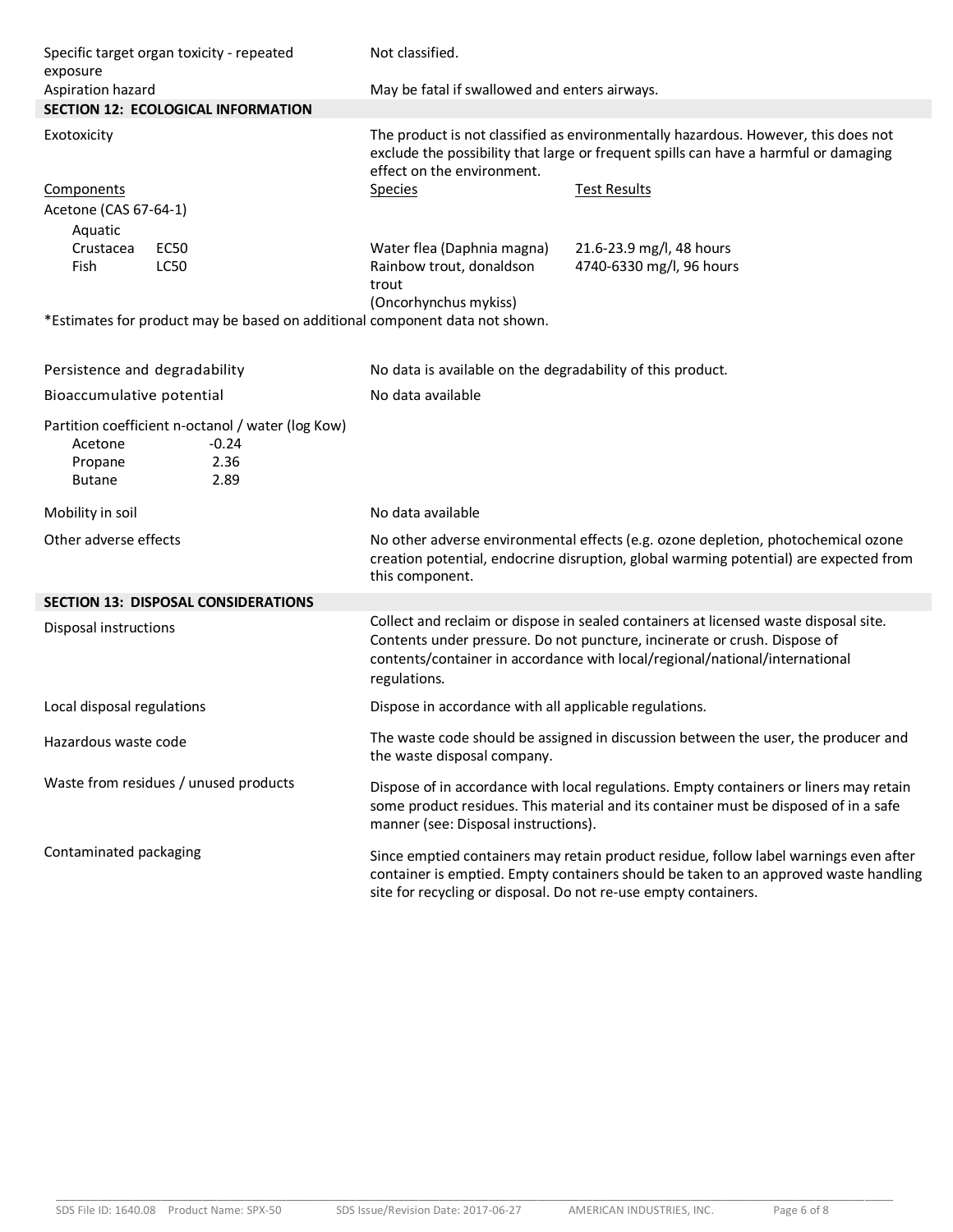## **SECTION 14: TRANSPORT INFORMATION**

DOT

| UN number                    | UN1950                                                                  |
|------------------------------|-------------------------------------------------------------------------|
| UN proper shipping name      | Aerosols, flammable, (each not exceeding 1 L capacity)                  |
| Transport hazard class(es)   | 2.1                                                                     |
| Packing group                | Not available.                                                          |
| Special precautions for user | Read safety instructions, SDS and emergency procedures before handling. |
| Special provisions           | N82                                                                     |
| Packaging exceptions         | 306                                                                     |
| Packaging non bulk           | None                                                                    |
| Packaging bulk               | None                                                                    |
|                              |                                                                         |

This product meets the exception requirements of section 173.306 as a limited quantity and may be shipped as a limited quantity. Until 12/31/2020, the "Consumer Commodity - ORM-D" marking may still be used in place of the new limited quantity diamond mark for packages of UN 1950 Aerosols. Limited quantities require the limited quantity diamond mark on cartons after 12/31/20 and may be used now in place of the "Consumer Commodity ORM-D" marking.

#### **SECTION 15: REGULATORY INFORMATION**

US federal regulations This product is a "Hazardous Chemical" as defined by the OSHA Hazard Communication Standard, 29 CFR 1910.1200.

TSCA Section 12(b) Export Notification (40 CFR 707, Subpt. D): Not regulated. CERCLA Hazardous Substance List (40 CFR 302.4): Acetone (CAS 67-64-1) LISTED OSHA Specifically Regulated Substances (29 CFR 1910.1001-1050): Not regulated. SARA 304 Emergency release notification: Not regulated. Superfund Amendments and Reauthorization Act of 1986 (SARA) Hazard categories Immediate Hazard - Yes Delayed Hazard - No Fire Hazard - Yes Pressure Hazard - Yes Reactivity Hazard - No SARA 302 Extremely hazardous substance: Not listed. SARA 311/312 Hazardous chemical: No SARA 313 (TRI reporting): Not regulated Other federal regulations Clean Air Act (CAA) Section 112 Hazardous Air Pollutants (HAPs) List: Not regulated. Clean Air Act (CAA) Section 112(r) Accidental Release Prevention (40 CFR 68.130):

Butane (CAS 106-97-8) Propane (CAS 74-98-6) Safe Drinking Water Act (SDWA): Not regulated. Drug Enforcement Administration (DEA). List 2, Essential Chemicals (21 CFR 1310.02(b) and 1310.04(f)(2) and Chemical Code Number: Acetone (CAS 67-64-1) 6532 Drug Enforcement Administration (DEA). List 1 & 2 Exempt Chemical Mixtures (21 CFR 1310.12(c)) Acetone (CAS 67-64-1) 35 % WV DEA Exempt Chemical Mixtures Code Number Acetone (CAS 67-64-1) 6532